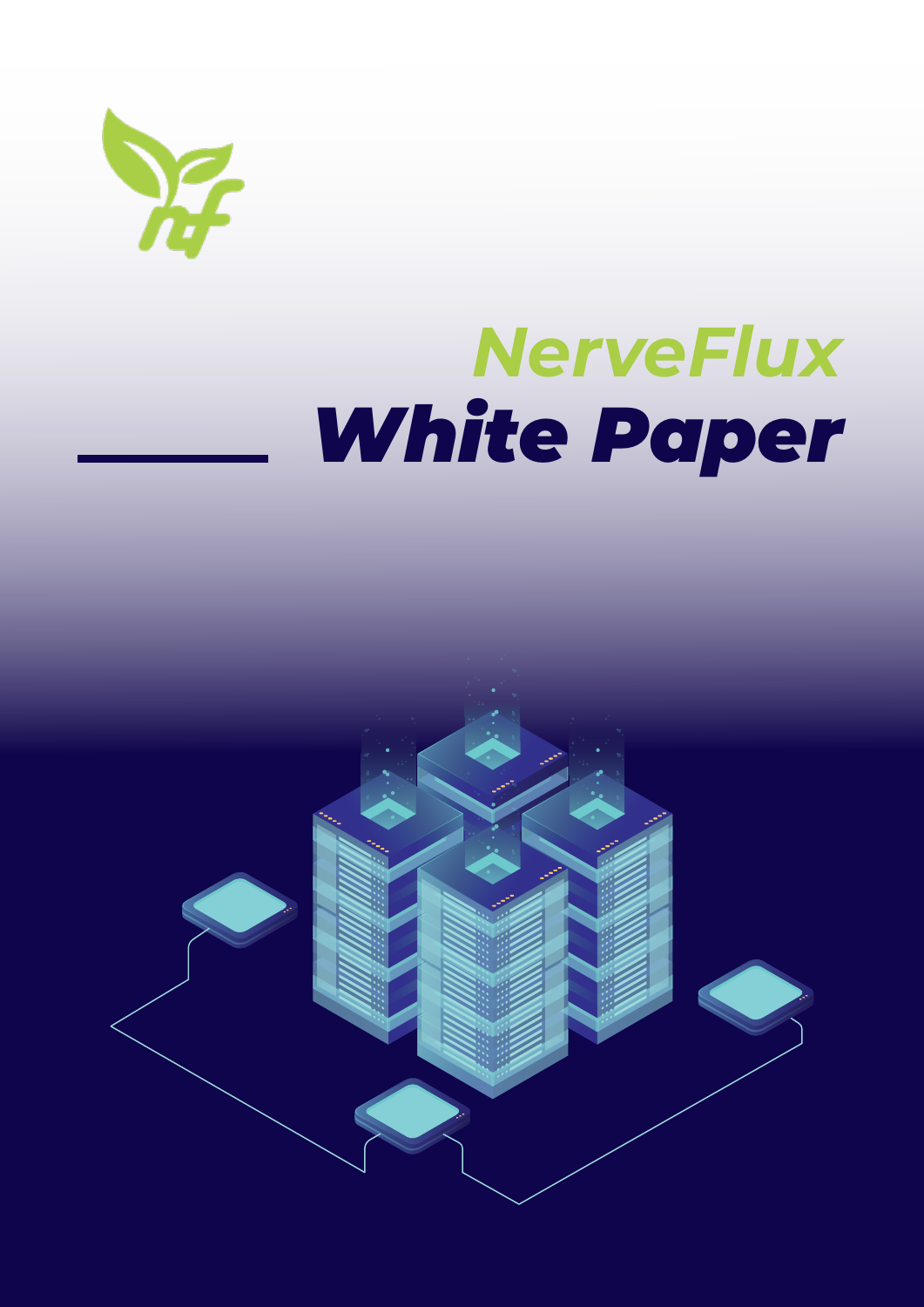# **Table of** contents.

| <b>Introduction</b><br><b>The Problem</b><br><b>The Solution: NerveFlux</b><br><b>Nerve Token Details</b><br><b>Tokenomics</b><br><b>Tokenomics Breakdown</b><br><b>Fund Usage</b><br><b>Hyper Inflation Mechanism</b><br><b>NerveFlux Marketplace</b> |                                                           |                                 |    |
|--------------------------------------------------------------------------------------------------------------------------------------------------------------------------------------------------------------------------------------------------------|-----------------------------------------------------------|---------------------------------|----|
|                                                                                                                                                                                                                                                        | 03<br>04<br>06<br>07<br>09<br>12 <sub>2</sub><br>13<br>14 |                                 |    |
|                                                                                                                                                                                                                                                        |                                                           | <b>Project Roadmap</b>          | 16 |
|                                                                                                                                                                                                                                                        |                                                           | <b>Early Investors Benefits</b> | 20 |
|                                                                                                                                                                                                                                                        |                                                           | <b>Conclusion</b>               |    |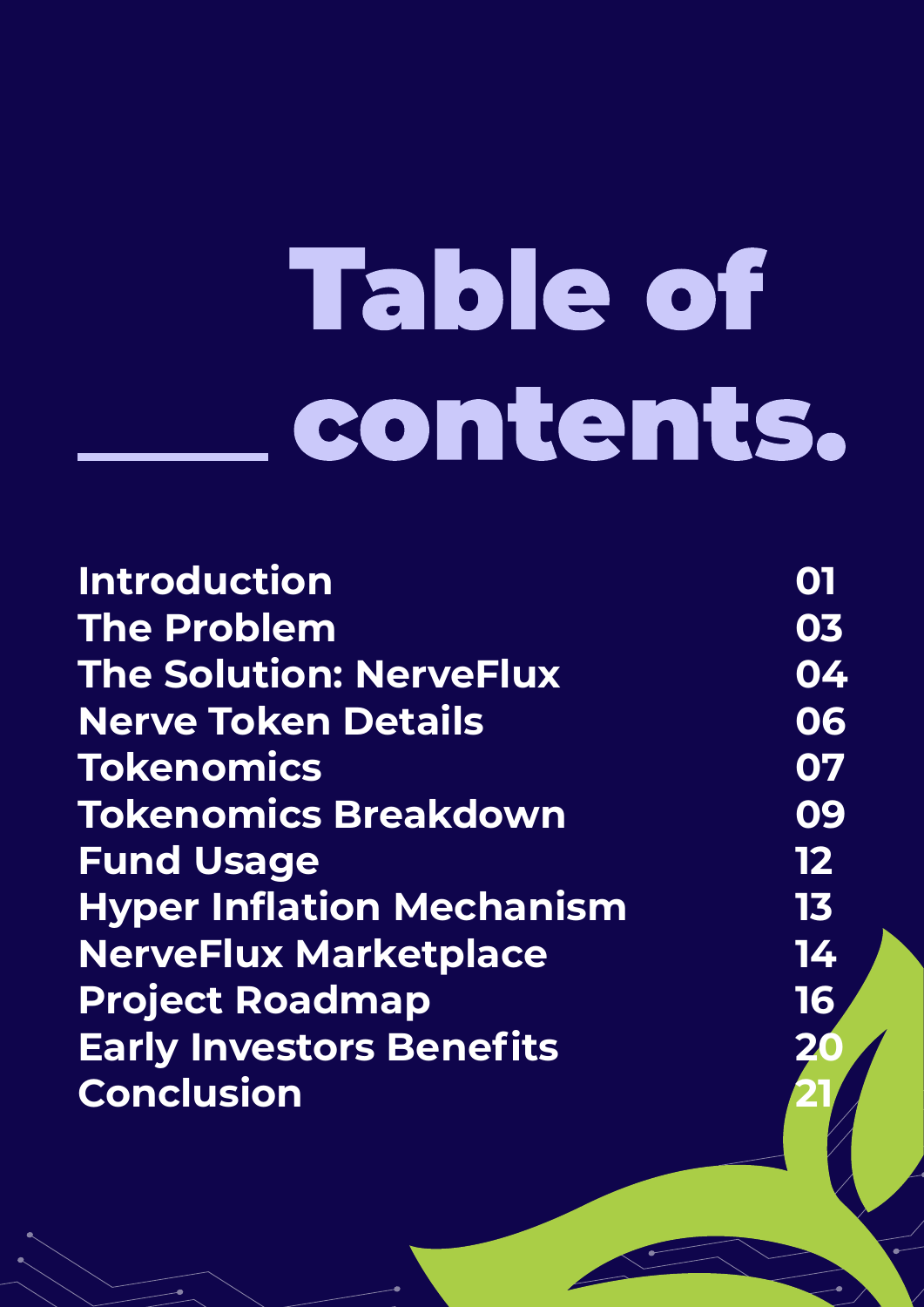#### troductio

The rise of blockchain technology has resulted in many concepts of decentralized digital assets. Among all of them, cryptocurrency is the most popular, and it has been around for decades.

 Global interest in cryptocurrency is skyrocketing day by day. According to data from *CoinMarketCap*, there are currently more than 7,800 crypto projects. But not all of them serve the same purpose. Many cryptocurrencies are created for human freedom and financial inclusion. Such as Bitcoin and Ethereum. On the other hand, there are dozens of meme coins such as Dogecoin and Shiba Inu.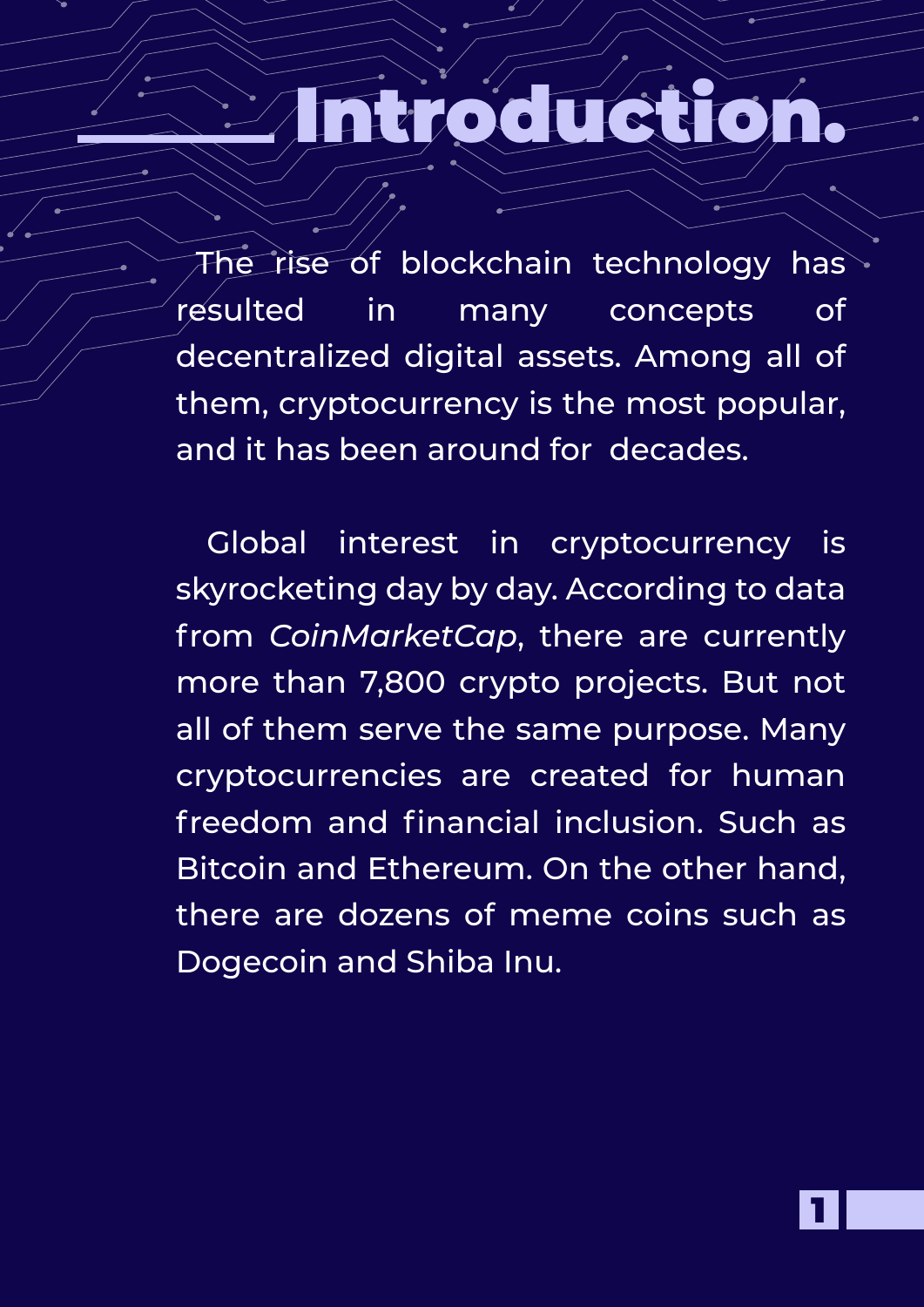NerveFlux is backed and under development of a registered Company in Italy. The idea of the NerveFlux project is to build an ecosystem where everyone will be able to buy a property or invest in property without converting cryptocurrency to fiat. NerveFlux Marketplace will list properties in Nerve and other popular coins. The Marketplace Partner Program will let real estate agencies list their properties and get exposure in the crypto world.

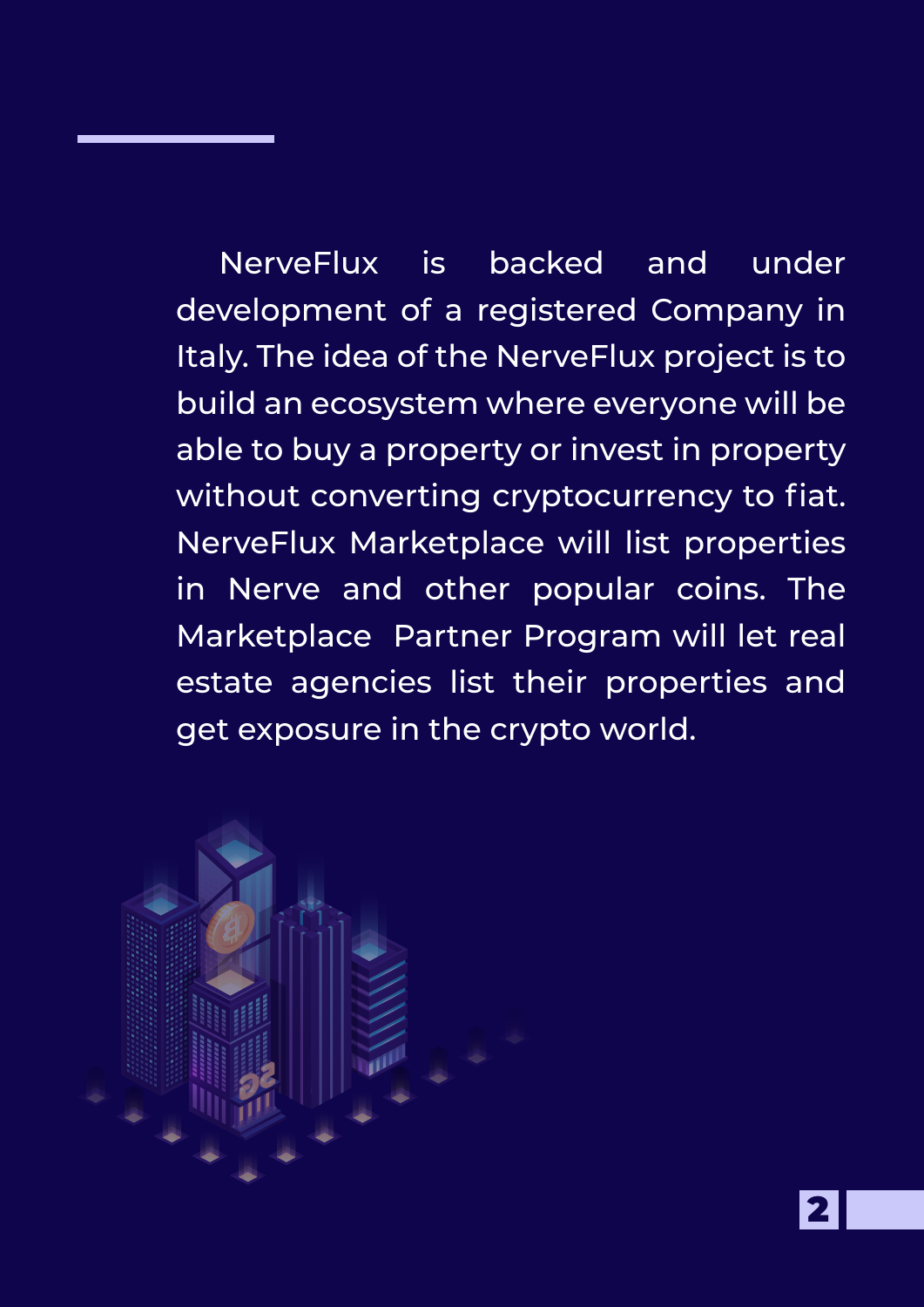### The Problem.

 In a report, *Crypto.com* estimated that around 106 million people are using cryptocurrencies around the globe. A large number of people invest in crypto to fulfill their dreams of buying a property. Another group of investors invests in real estate alongside cryptocurrency.

 There is no seamless way to buy properties or invest in real estate directly with cryptocurrency, making fiat currency and bank transitions the only option.

 Also, real estate agencies and websites show the pricing in fiat currencies and traditionally do the deal. Crypto Investors and holders need to convert their crypto to fiat to buy or invest in real estate.

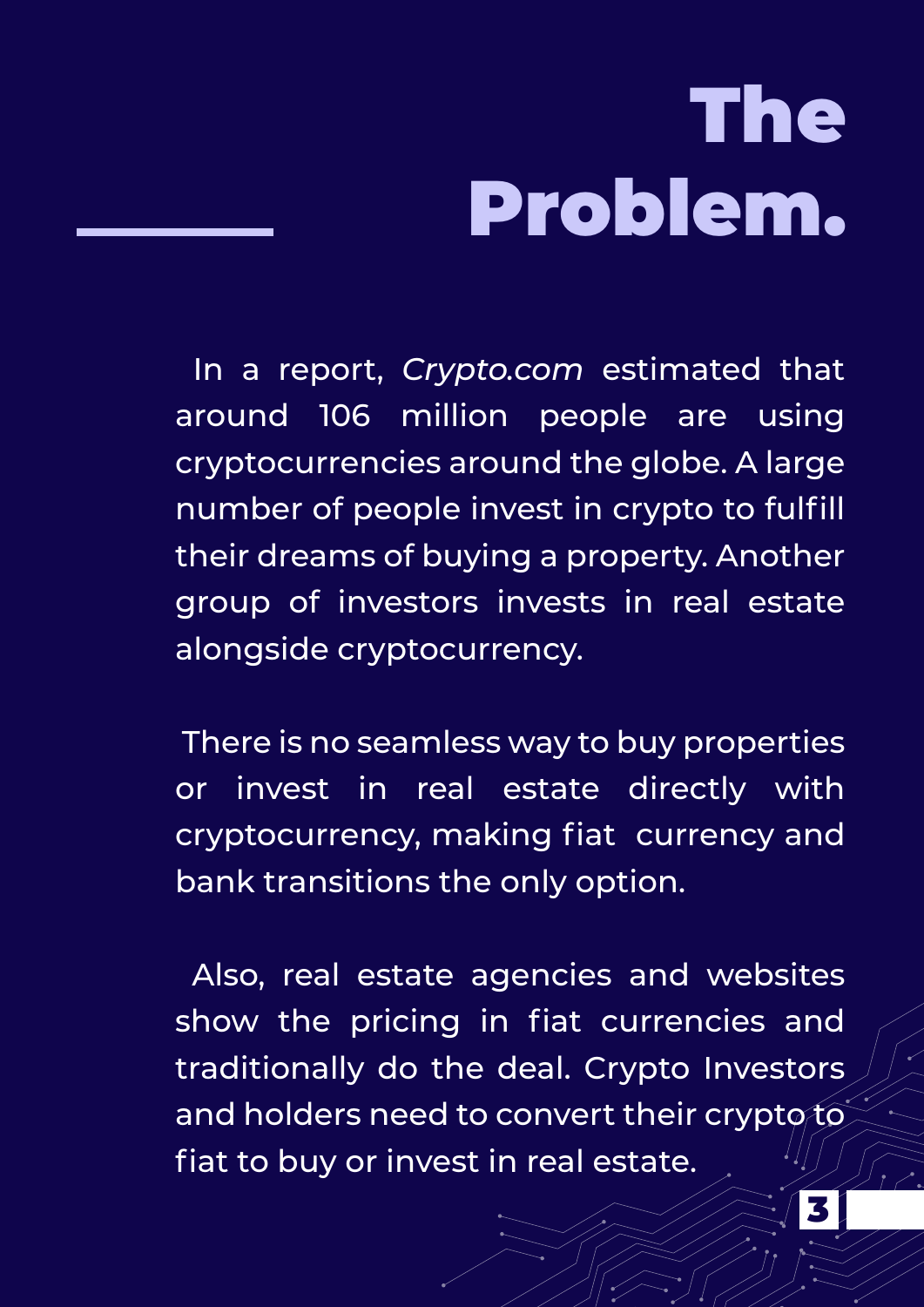# The Solution: NerveFlux.

 Mission and vision of the NerveFlux project is to develop a seamless system where everyone will be able to buy properties without converting their cryptocurrencies to fiat. To accomplish this, NerveFlux project will launch NerveFlux Marketplace along with Nerve Token, NerveFlux Governance Coin, and NerveFlux NFT.

 NerveFlux will be incorporated in multiple countries: Italy, Germany, Croatia, Spain, Nigeria and other selected countries for a start. NerveFlux Marketplace partners will be able to list their properties in popular stable cryptocurrencies.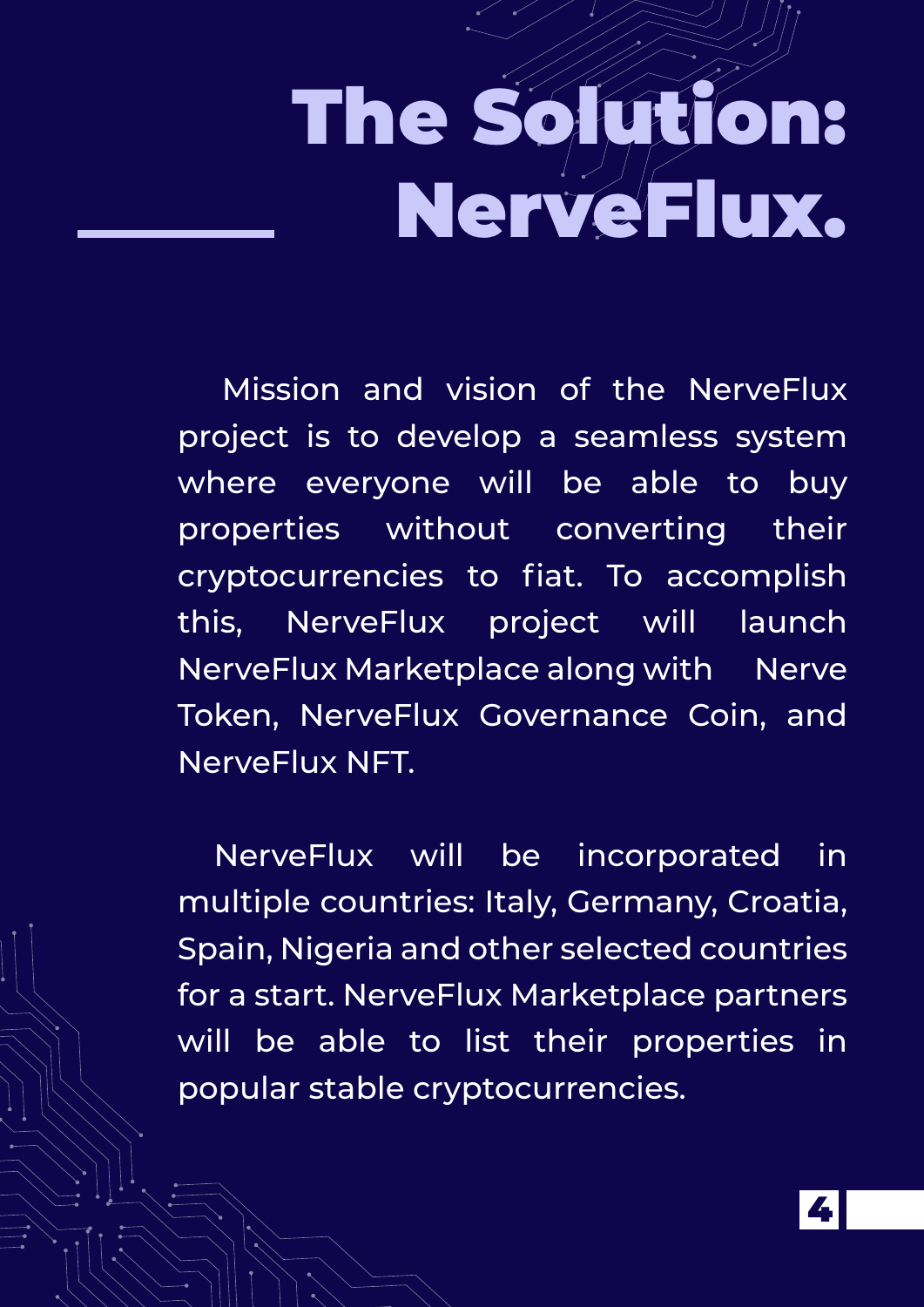Consumers will be able to buy them without converting any crypto to fiat. Furthermore, people will be able to rent houses through NerveFlux Marketplace.

 The Marketplace will also allow payments with local currencies. It will ensure that the NerveFlux project is going to be the go-to solution for everybody.

 NerveFlux intends to be that bridge between cryptocurrency and fiat currency in the real estate business.

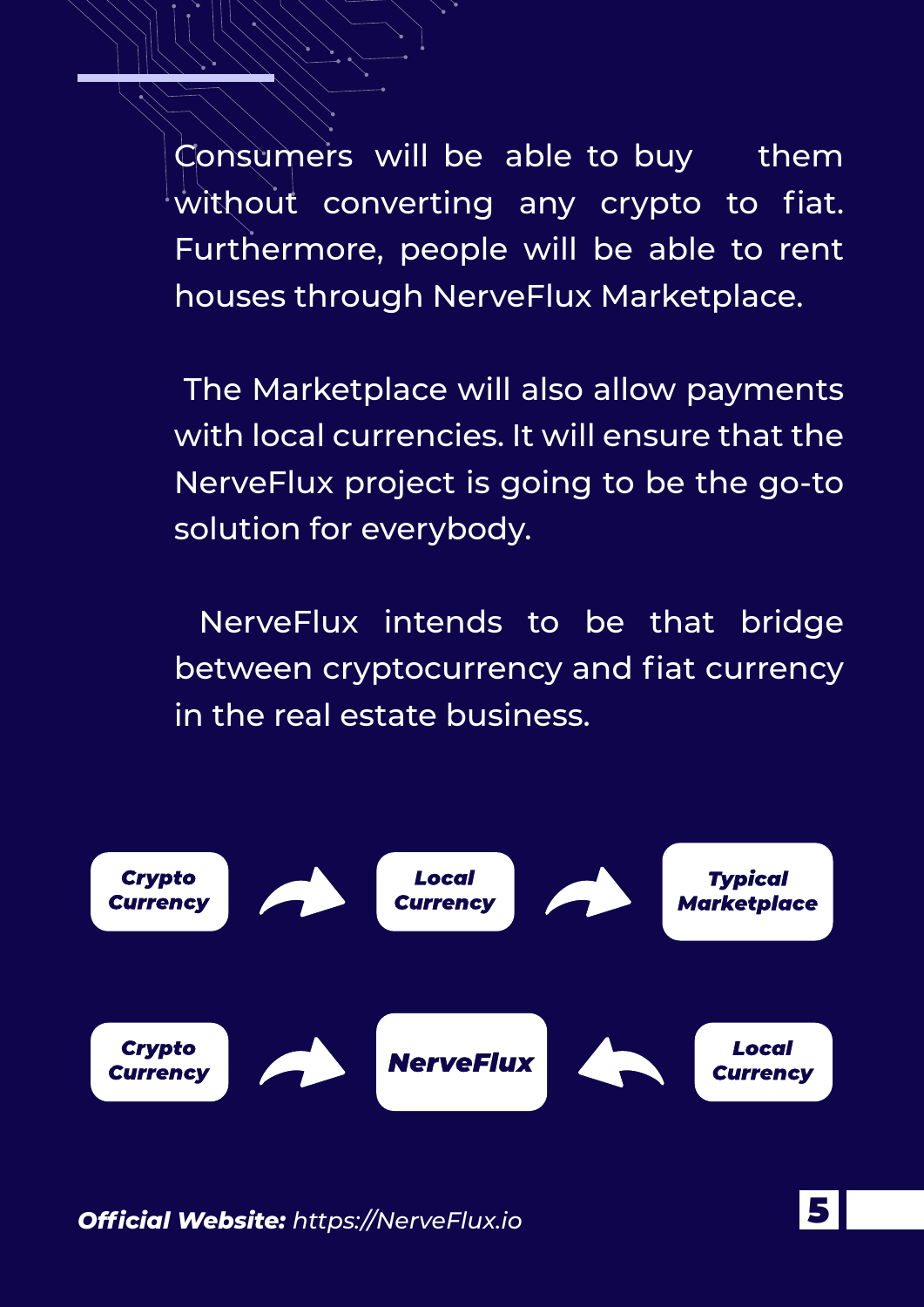## Nerve Token Details.

**Token Name:** NerveFlux.

**Ticker:** NERVE.

**Blockchain:** Binance Smart Chain (BSC).

**Nerve Contract address:** 0x8c21cef3c0f25e7fa267e33602702e3f91775360

**Decimals:** 18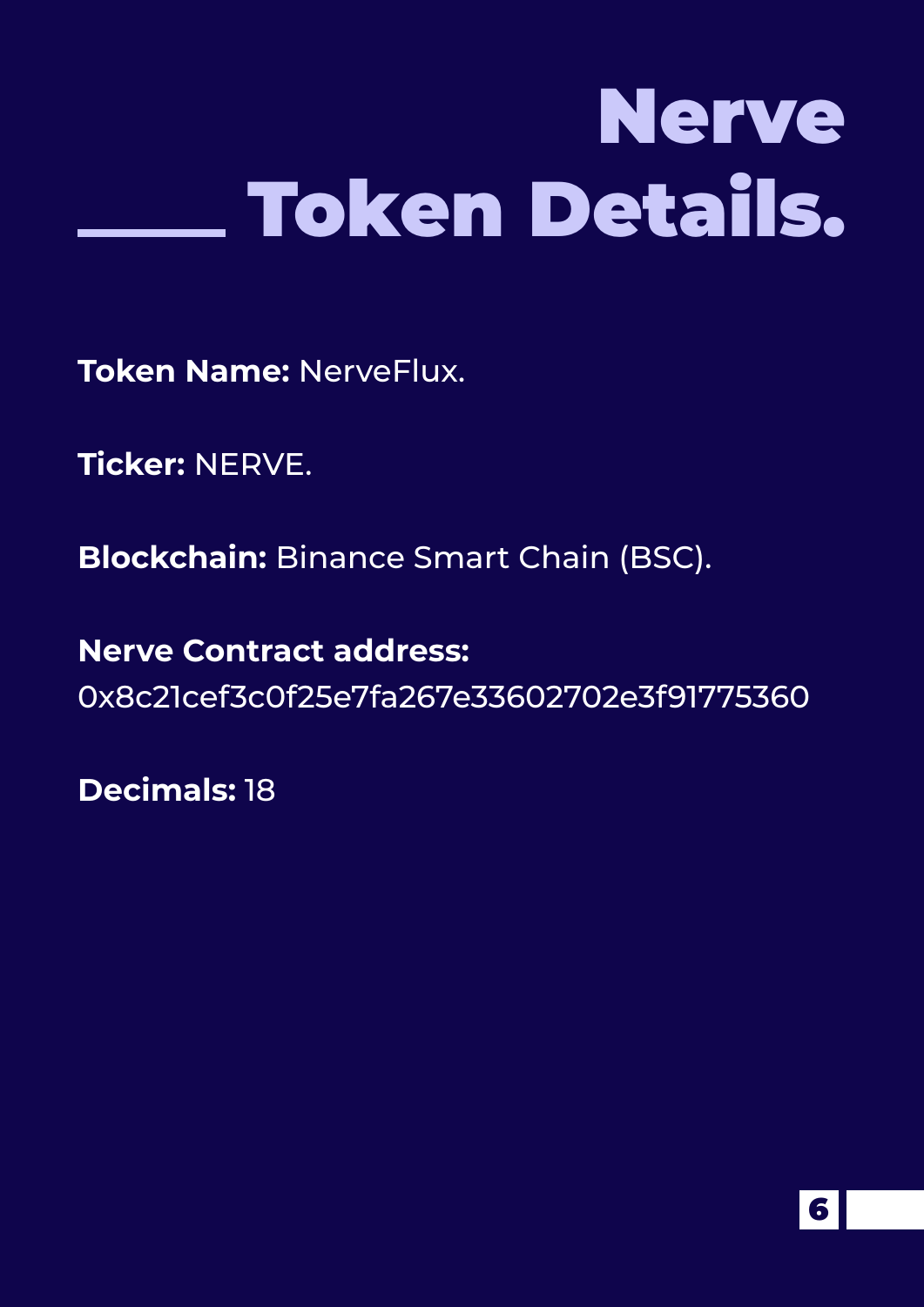#### Tokenomics.



- **Private sale 5%**
- **Public Presale 5%**
- **Locked liquidity Support 5%**
- **Whitelisted Presale 3%**
- **Project Development and Support 25%**
- **Burn 15%**
- **Marketing 17%**
- **Partnership 5%**
- **F** Staking and airdrop 12%
- **Team 6%**
- **Charity 2%**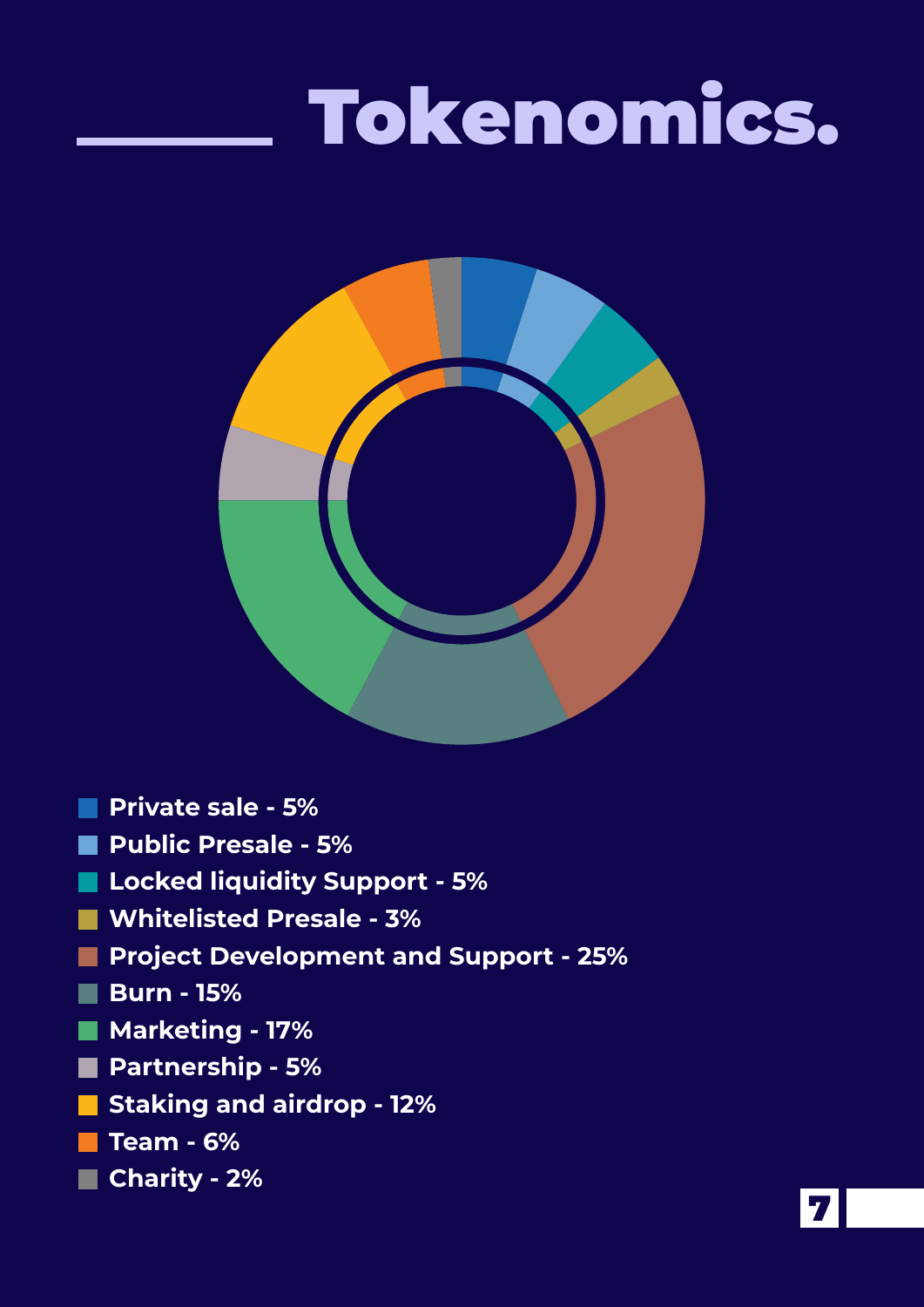# Tokenomics Breakdown.

Maximum Token Supply: 200,000,000 (200 Million)

- **Private Sales will be vested for one (1) year** after Private Sales event.
- **Public Presales will begin with a starting price** as seen on our official website.
- **Project Locked Liquidity Support: Allocated**  Token will be used to support liquidity funds raised from public Presales.

 70% of all funds raised during the NerveFlux public presale will be allocated to PancakeSwap Liquidity Pool. Initially, we planned to lock it for 5 years.

Liquidity should not come with uncertainty, what happens after 5 years? What if there is a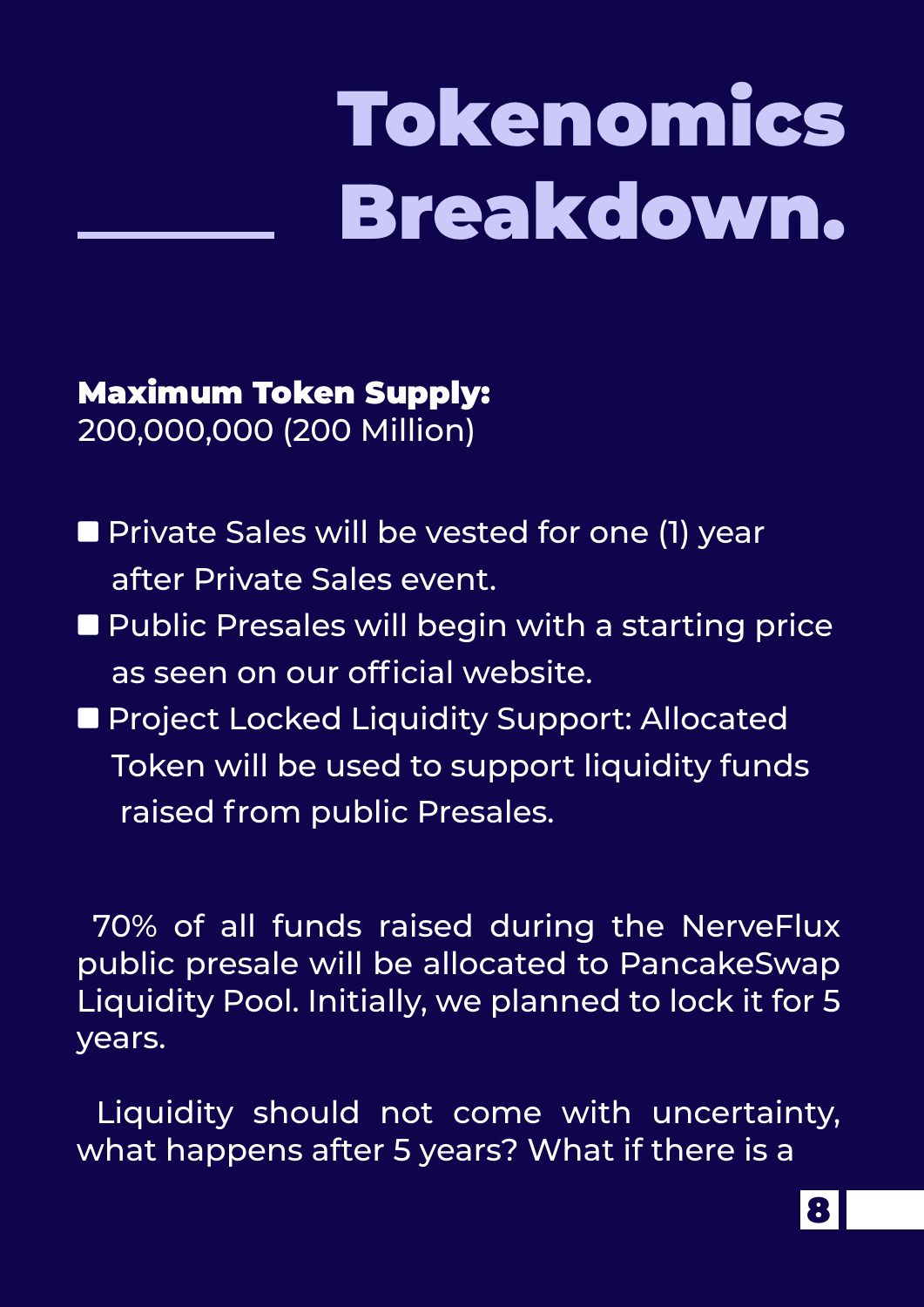change in management within the 5 years? These are your share of investments that should not be within the control of the project team or owners.

Liquidity should be owned by the public.

At NerveFlux, we have decided to protect your investment from RugPull. Liquidity will be locked forever.

 LP token will be permanently burnt. This will automatically protect the liquidity from RugPull.

 **Project Development and Support:** 15.5% of allocated Token has been locked for an initial period of 3 years with TrustSwap. The balance will be locked for 5 years with pinksale.

#### **Burn Explanation:**

We are implementing Nerve Token burn to ensure an increase in value and scarcity of Nerve Token over time. Another 2.5% of Nerve Maximum Supply will be permanently burnt after listing in Centralised Exchange.

 A total of 15% of Nerve Maximum Supply has been allocated to be permanently burnt.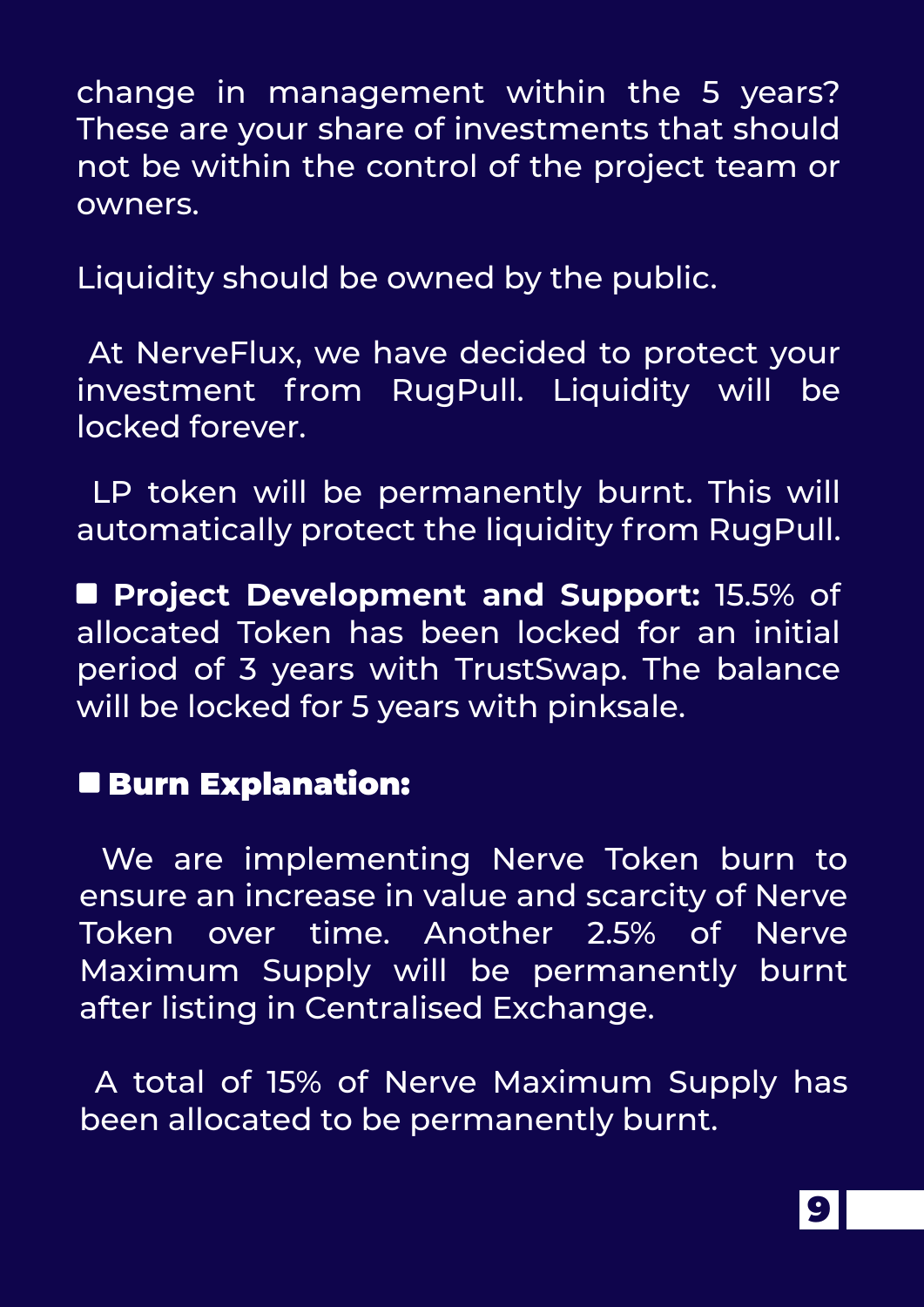■ Marketing, Adverts and Partnership: Allocated Token will be used as needed.

■ Staking and Airdrop: All Token allocated for staking and airdrop will be locked for 6 months.

**Team: The team deserve reward for their hard** work. To ensure no dumping on open market the allocated Token has been locked for four (4) years.

Locked NERVEELUX Tokens- 12,000,000,00 NERVE **A LOCKED** Locked 09/29/2021 · Unlocks 09/29/2025 Owner: 0x9c65515035B84FE342D04063f5B0A1eccbdA5c22

**LINE OPE POUNTROWN** 

 $14590 - 12H - 23M - 579$ 

 Charity and Climate Emergency: Token allocated to Charity and Climate Emergency has been vasted for 18 months.

Locked NERVEFLUX Tokens- 1,000,000.00 NERVE LOCKED Locked 09/30/2021 - Uniocks 03/30/2023

Owner: 0x3174f90Fc5871c280FD72a4149Cb4383c6c0DC32

**UNLOCK COUNTDOWN** 

 $5450 - 23H - 48M - 3S$ 

10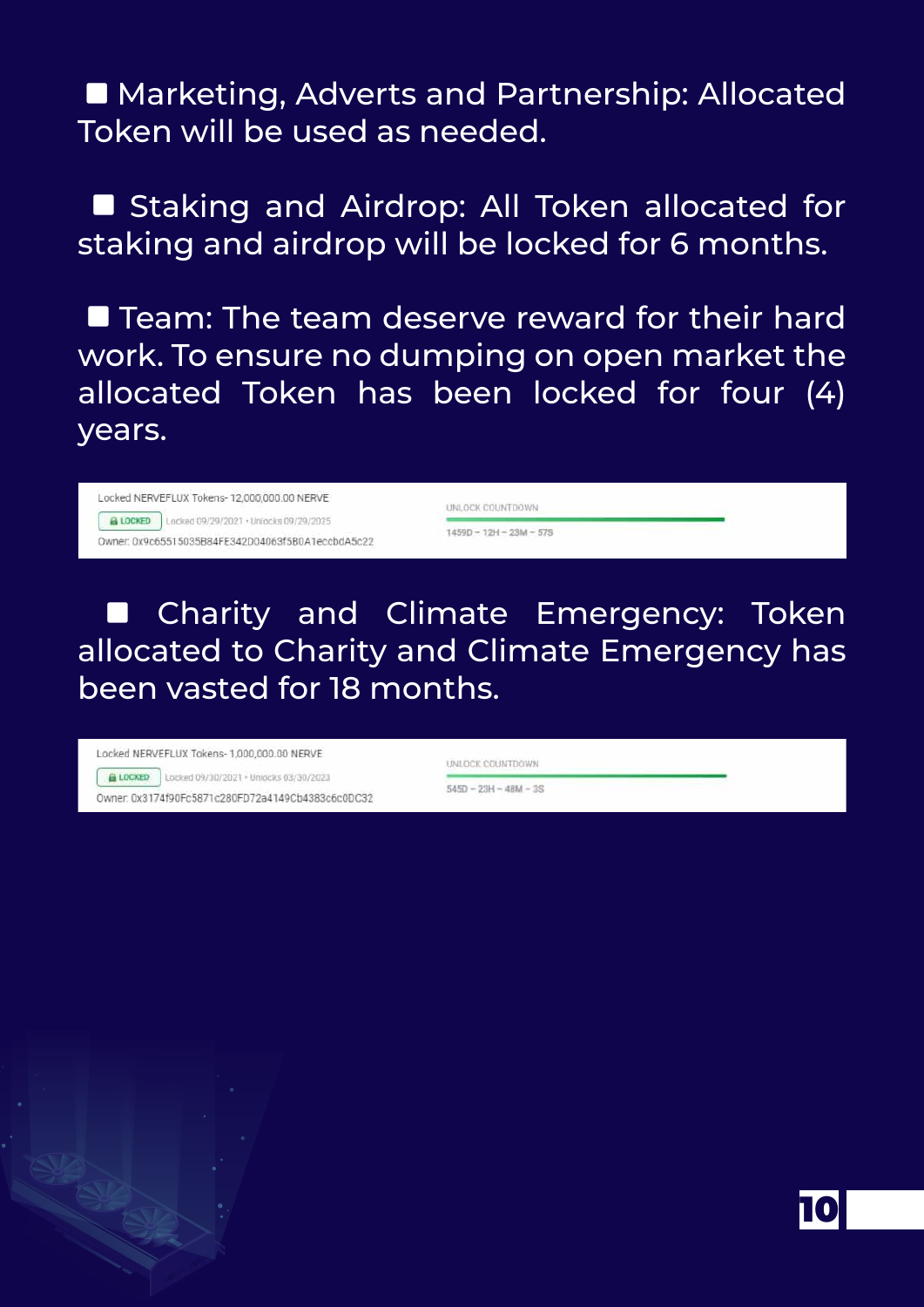#### Fund Usage.



- 60% Project development, Training and Recruiting in Local territories.
- 30% Marketing, Branding and promotion and partnership.
	- 6% Legal and Administration.
	- 4% Unexpected emergency.

 For transparency and accountability, NerveFlux will make public audit reposts by independent, European-based auditors.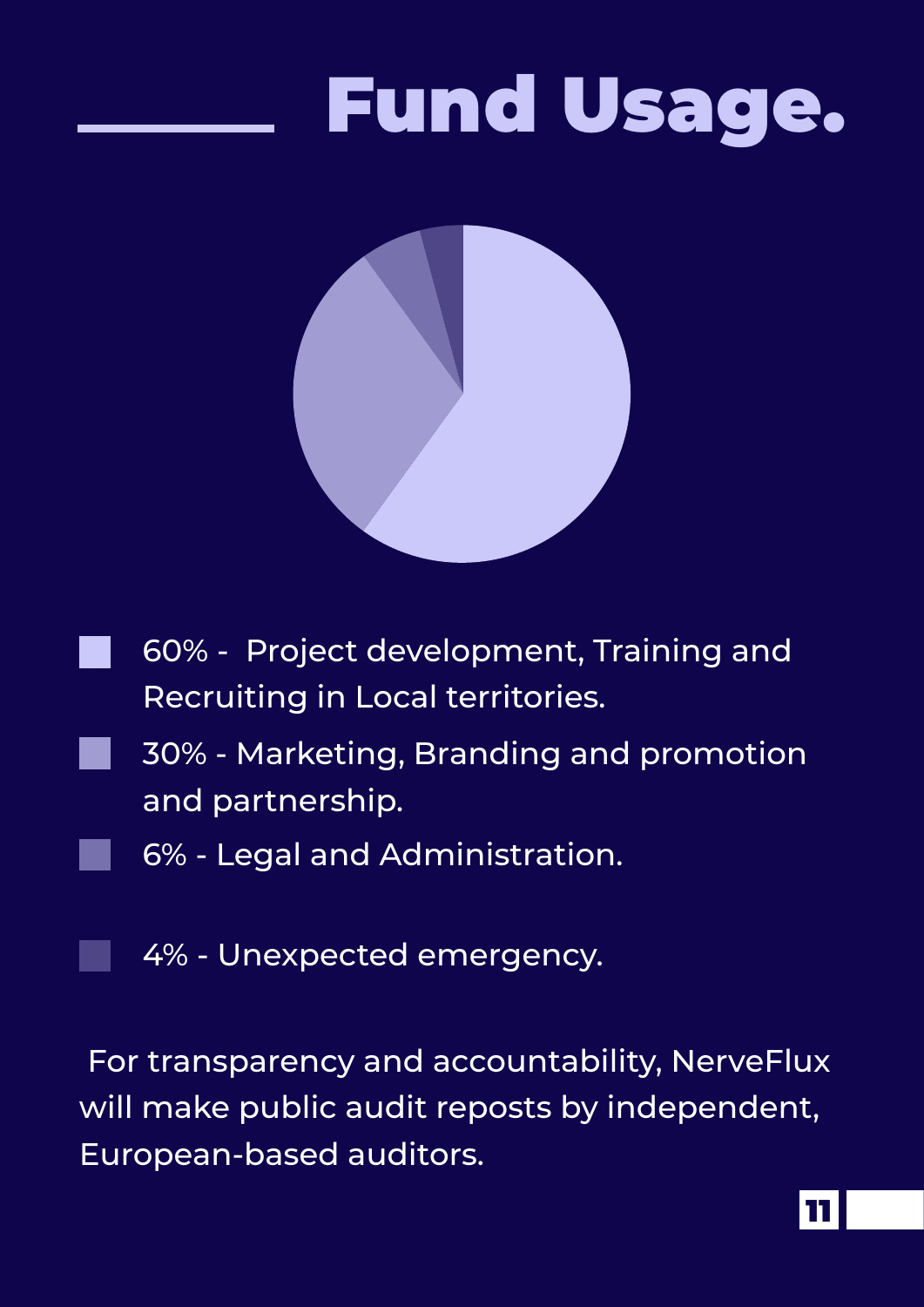### Hyper Inflation Mechanism.

 According to news.bitcoin.com, in 2020 the inflation rate of Bitcoin was 2.5%. Icrypex.com shows the inflation rate of Ethereum was 3.77%. That's why we build a mechanism to fight back the inflation rate of the Nerve token and help reduce it.

 A total of 20% of circulating Nerve Token will be burn over time to mint NerveFlux Governance, NFT and our partners' Token which will further reduce Nerve Token Total Supply.

 Our goal is to make Nerve Token a scarce Token. To increase value and curb potential inflation we have introduce a permanent burn mechanism. Unlike most Token that have defined Total Supply, Nerve token has no fix Total Supply since it will be reducing in quantity due to other burn mechanism that will be introduced in the Nerve **MarketPlace**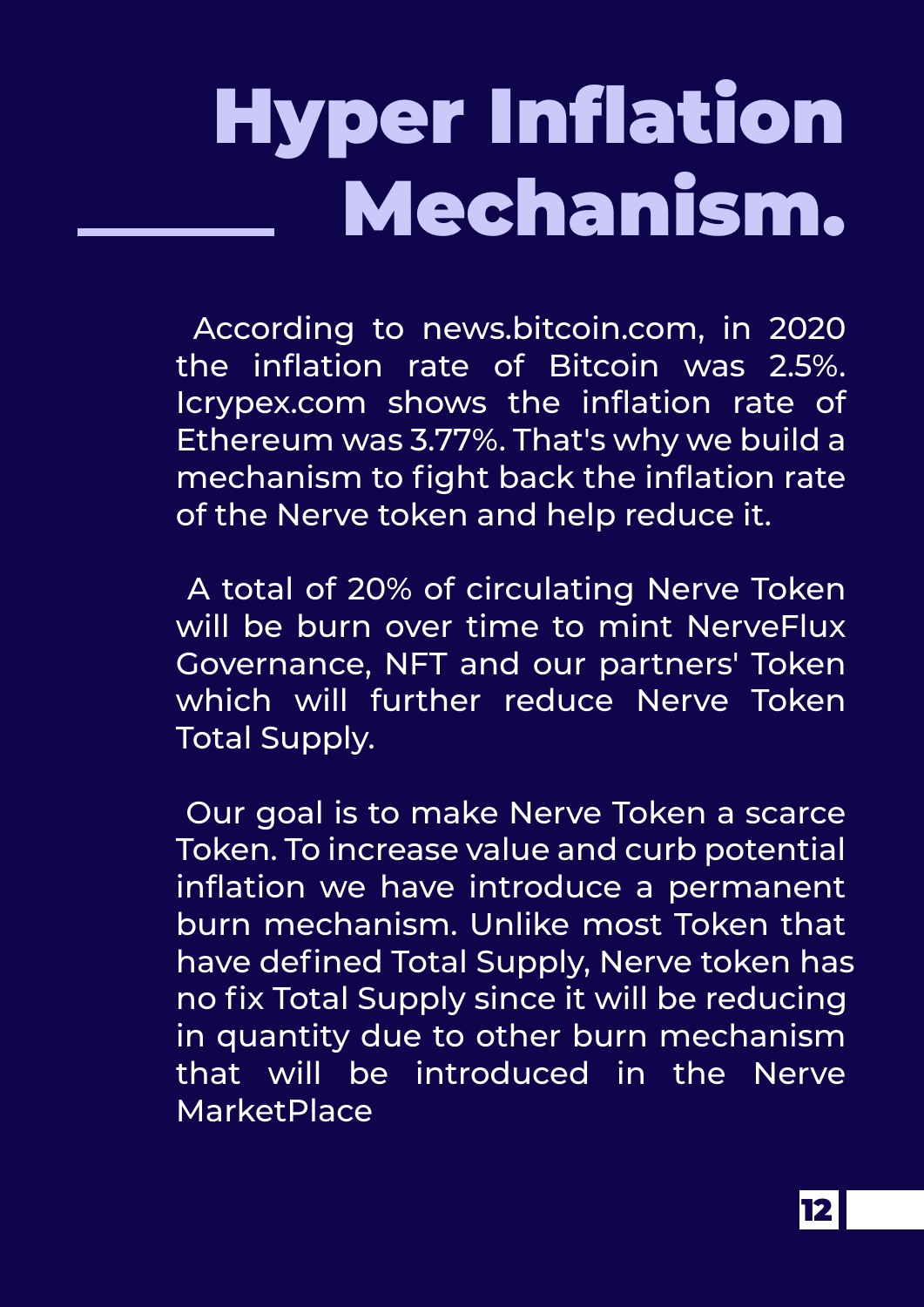# NerveFlux Marketplace.

There are more than 7,800 cryptocurrencies and over 100 million users. On the other hand, real estate is considered one of the largest industries all over the globe. NerveFlux Marketplace *www.NerveFlux.com* will act as a bridge to link real estate to the crypto world.

 The goal of NerveFlux Marketplace is to expose real estate to the crypto world. People will be able to buy and invest in real estate directly with their cryptocurrencies, with no need to convert to fiat. In addition to that people will be able to rent houses with cryptocurrencies.

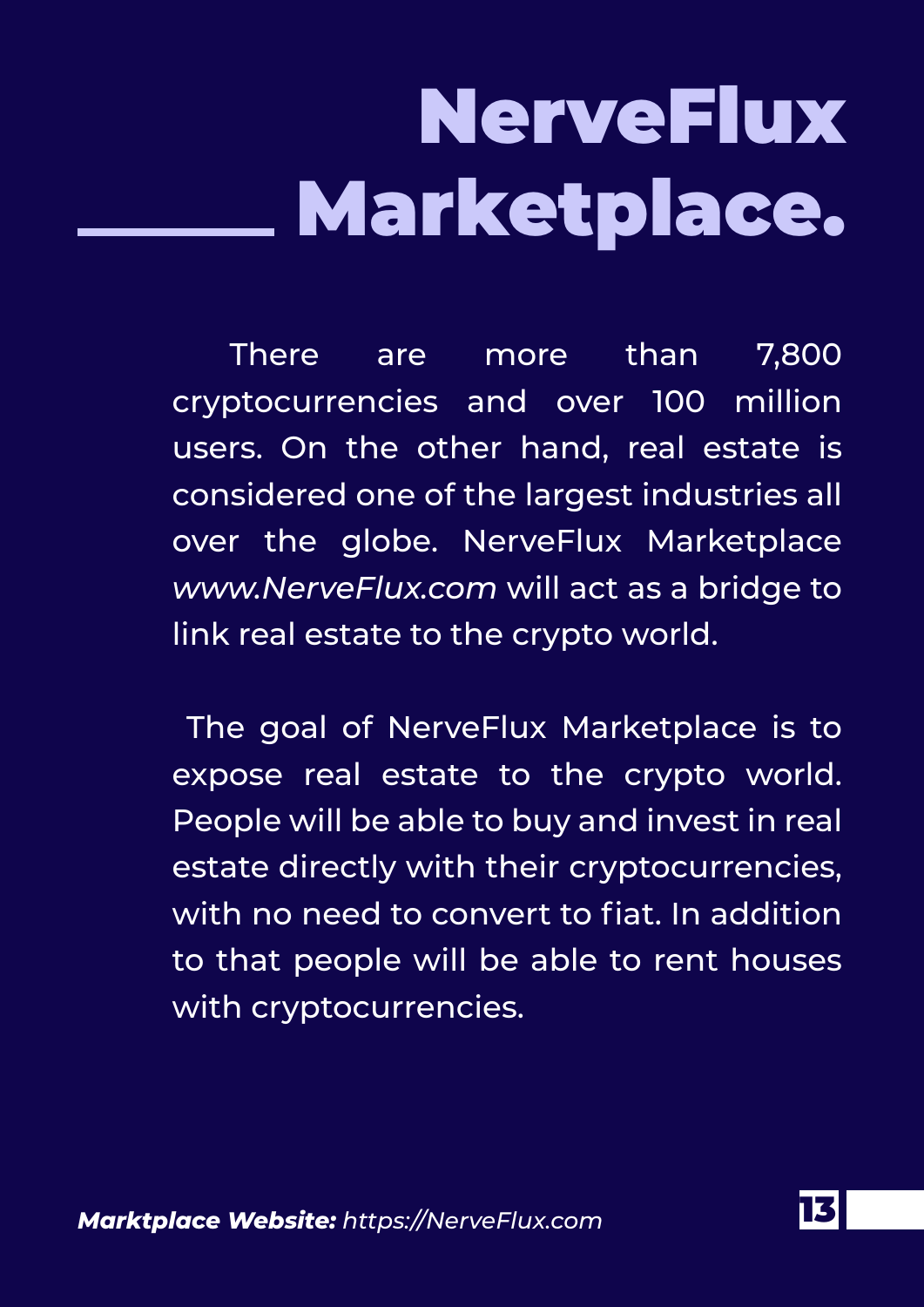Built on Binance Smart Chain (BSC) NerveFlux Marketplace will use escrow service to provide a simplified and secure gateway to Real Estate investment. It will make the transitions easier and faster. Also with BSC technology, it will be much more secured and safe.

 There will be a Partner Program where real estate agencies will be able to list their properties in NERVE, and other popular cryptocurrencies.

 NerveFlux will work with local authorities and abide by regulations in a bid to provide excellent service.

 There will be a 5% discount on every payment made with Nerve token through the NerveFlux Marketplace. It will ensure our clients/users get the best possible deal daily.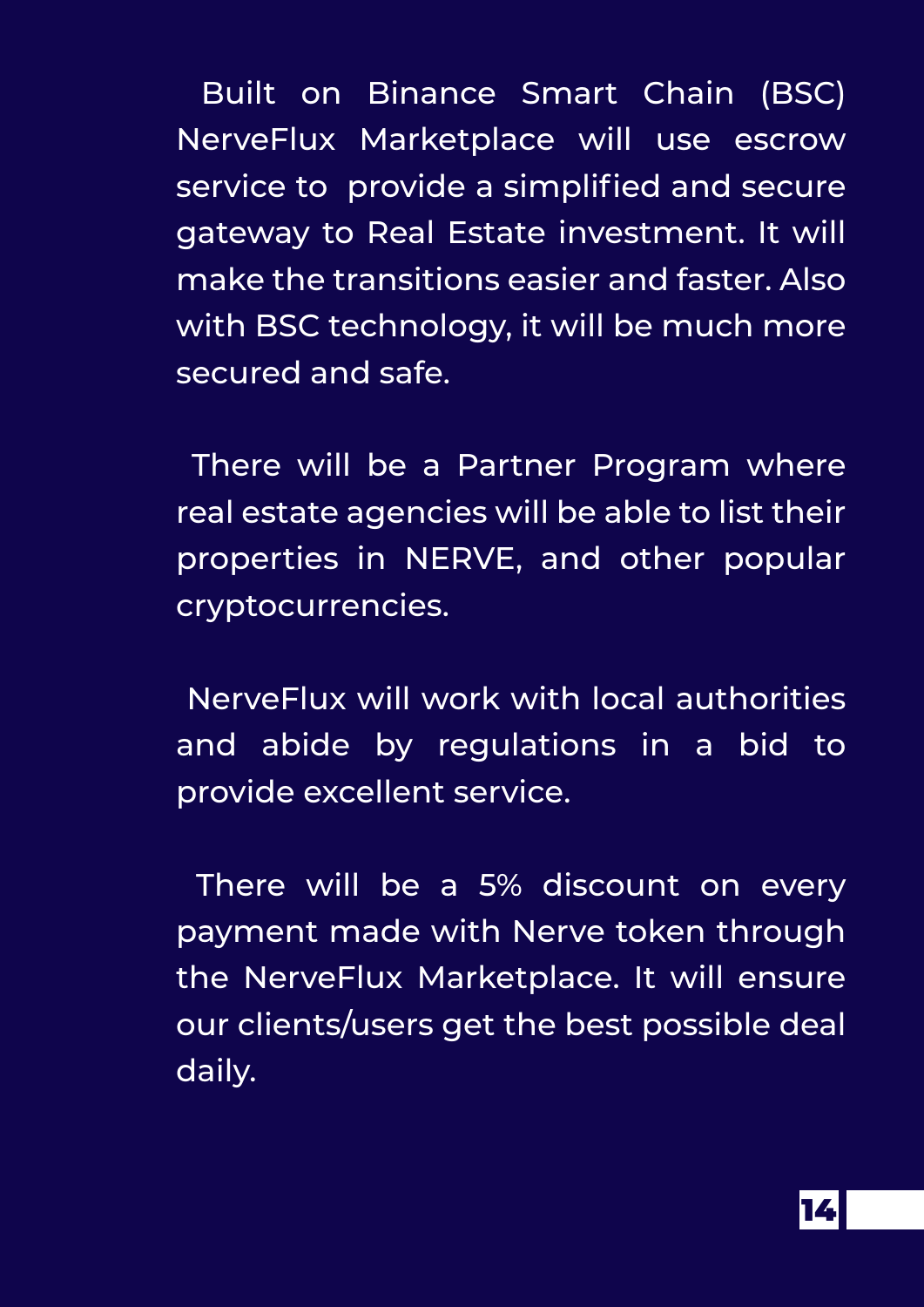# **NerveFlux** Charity Program.

 NerveFlux charity program is working on building a better world for the future. Every community member can be part of it and contribute to a better ecosystem for everyone.

#### **How does it work?**

 The charity program team will plant trees in different parts of the world to help fight climate change. Everyone who participates in the charity program will have a tree planted and tagged with their wallet address.

#### **How to enter?**

 Anyone who holds Nerve Token for more than 120 days will automatically be part of the NerveFlux Charity Program.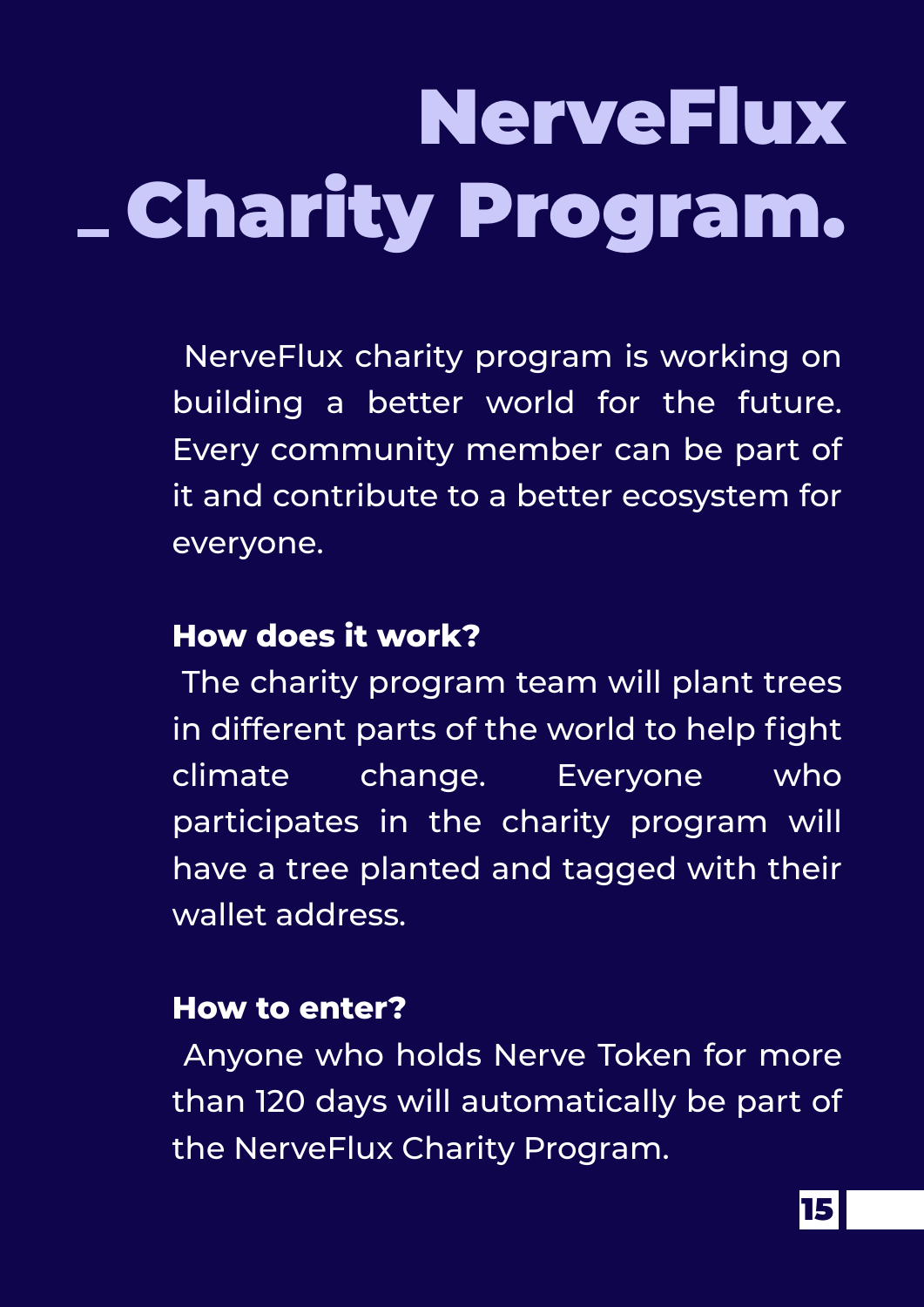# Project Roadmap.

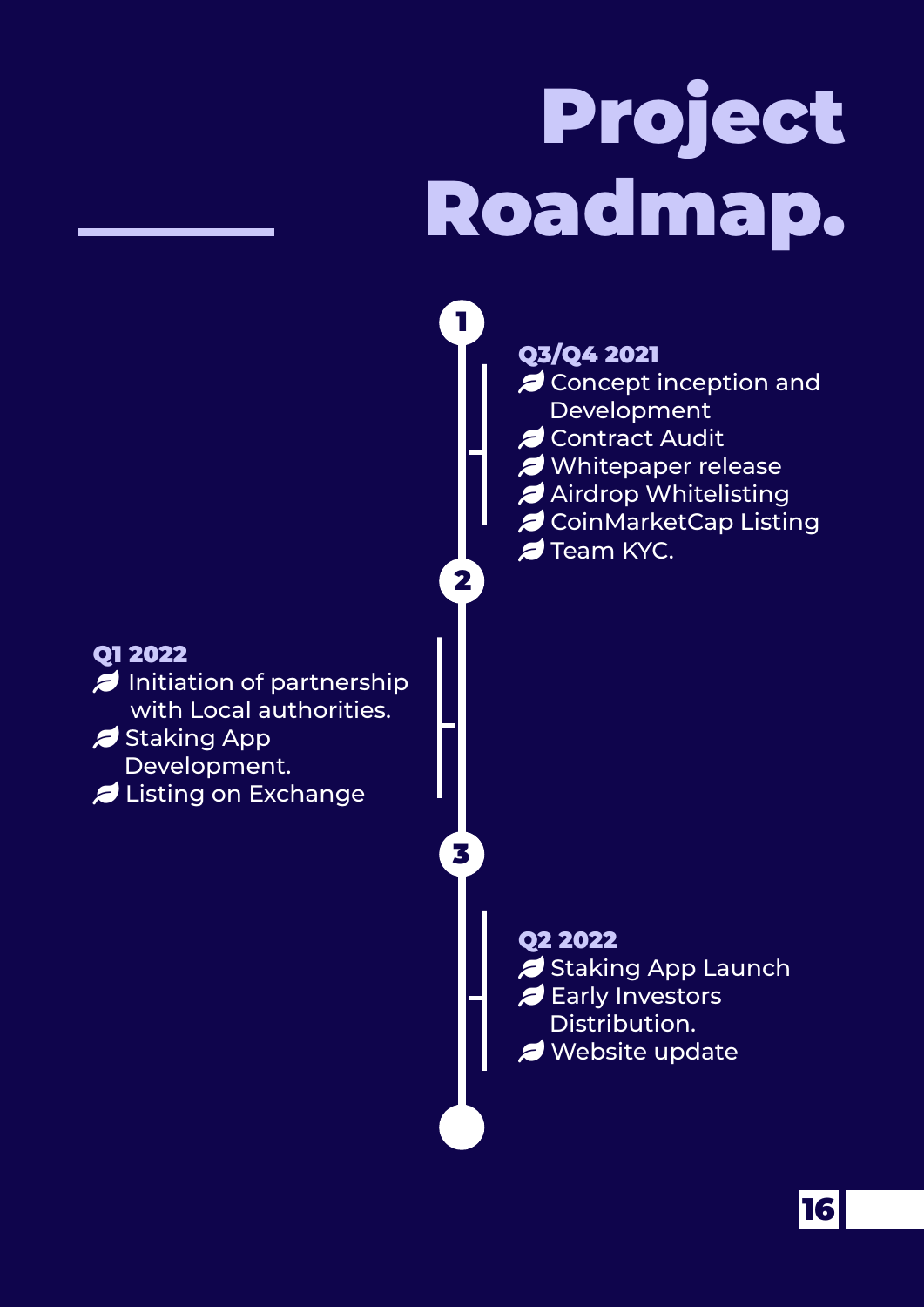

17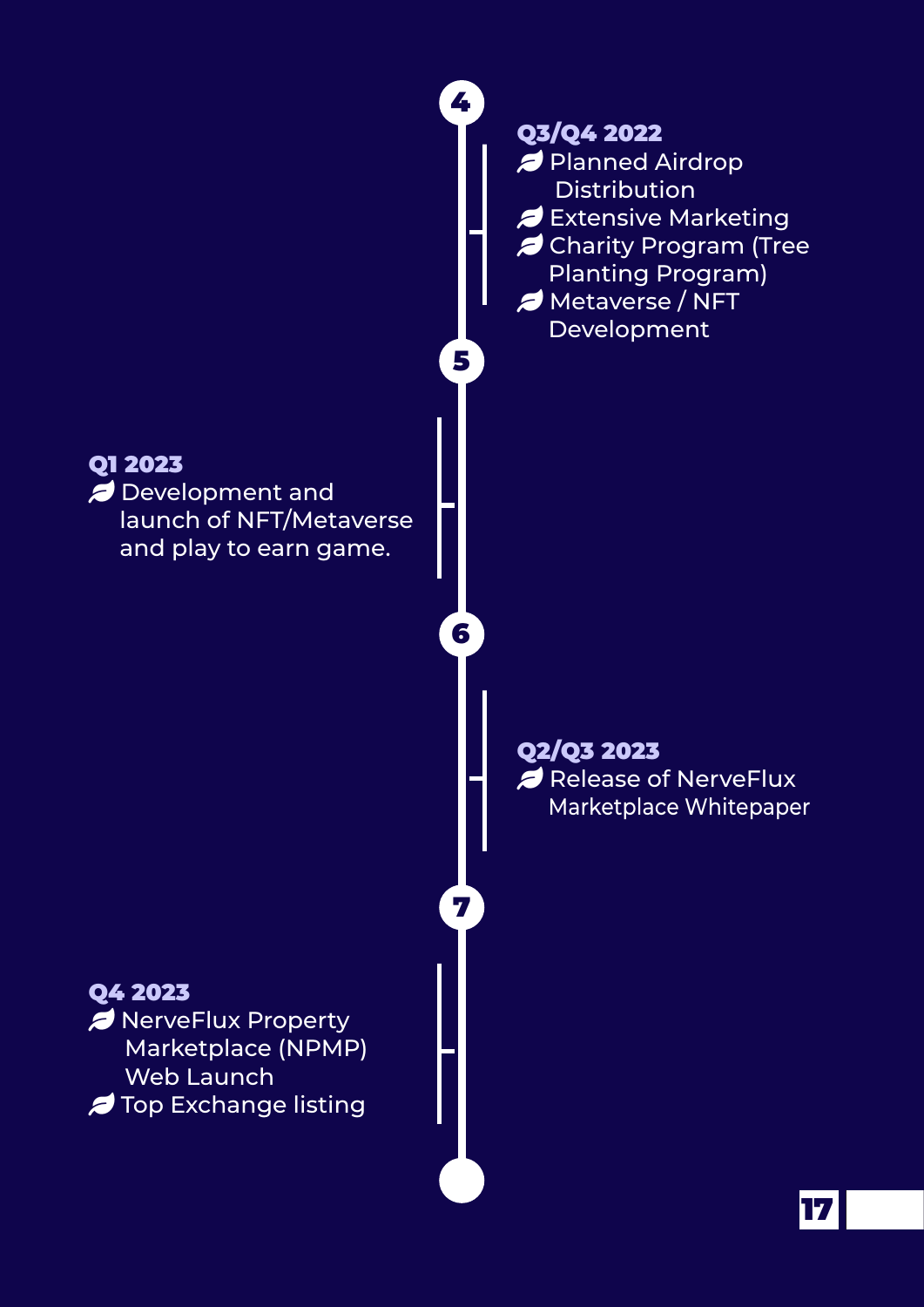

18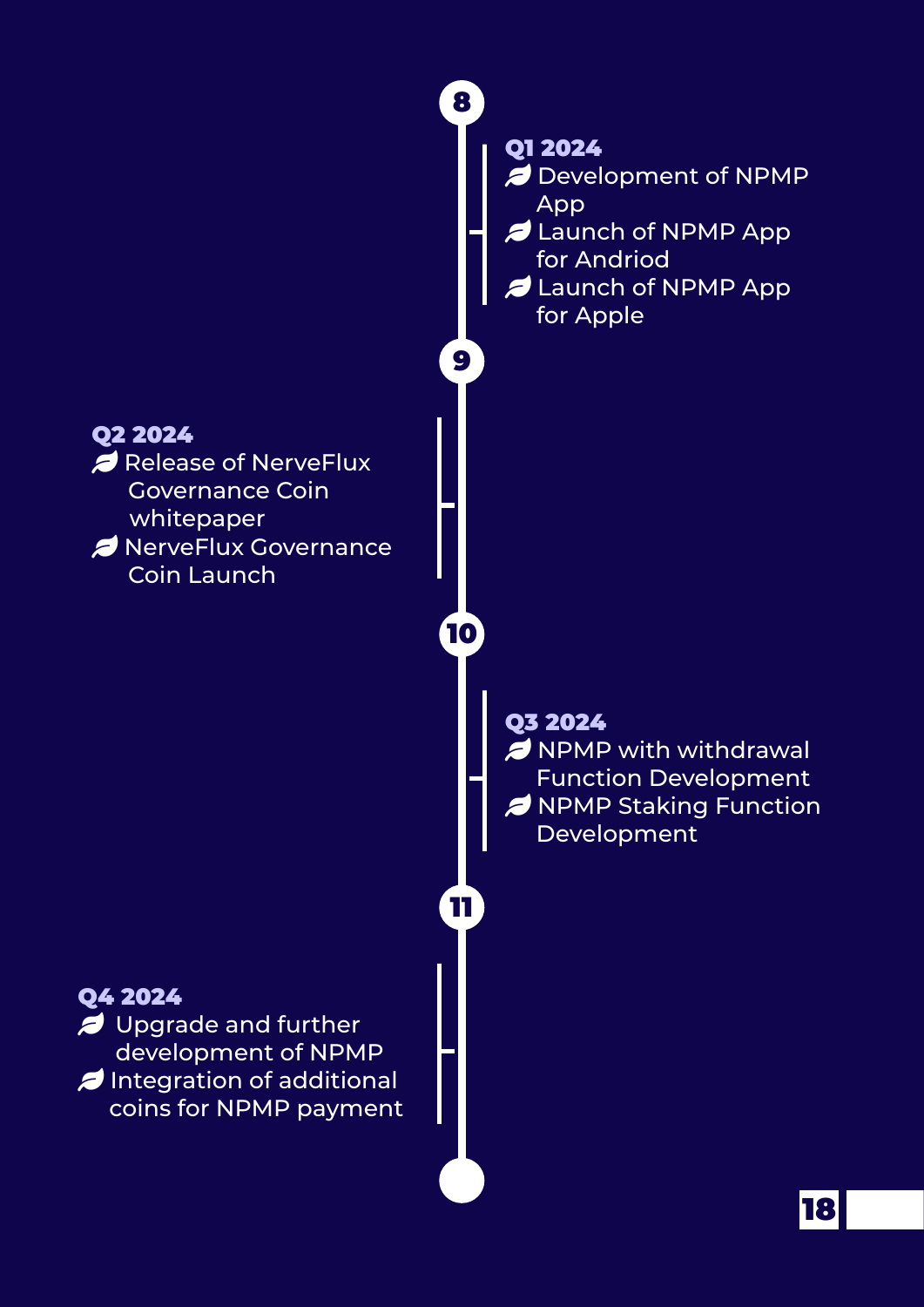

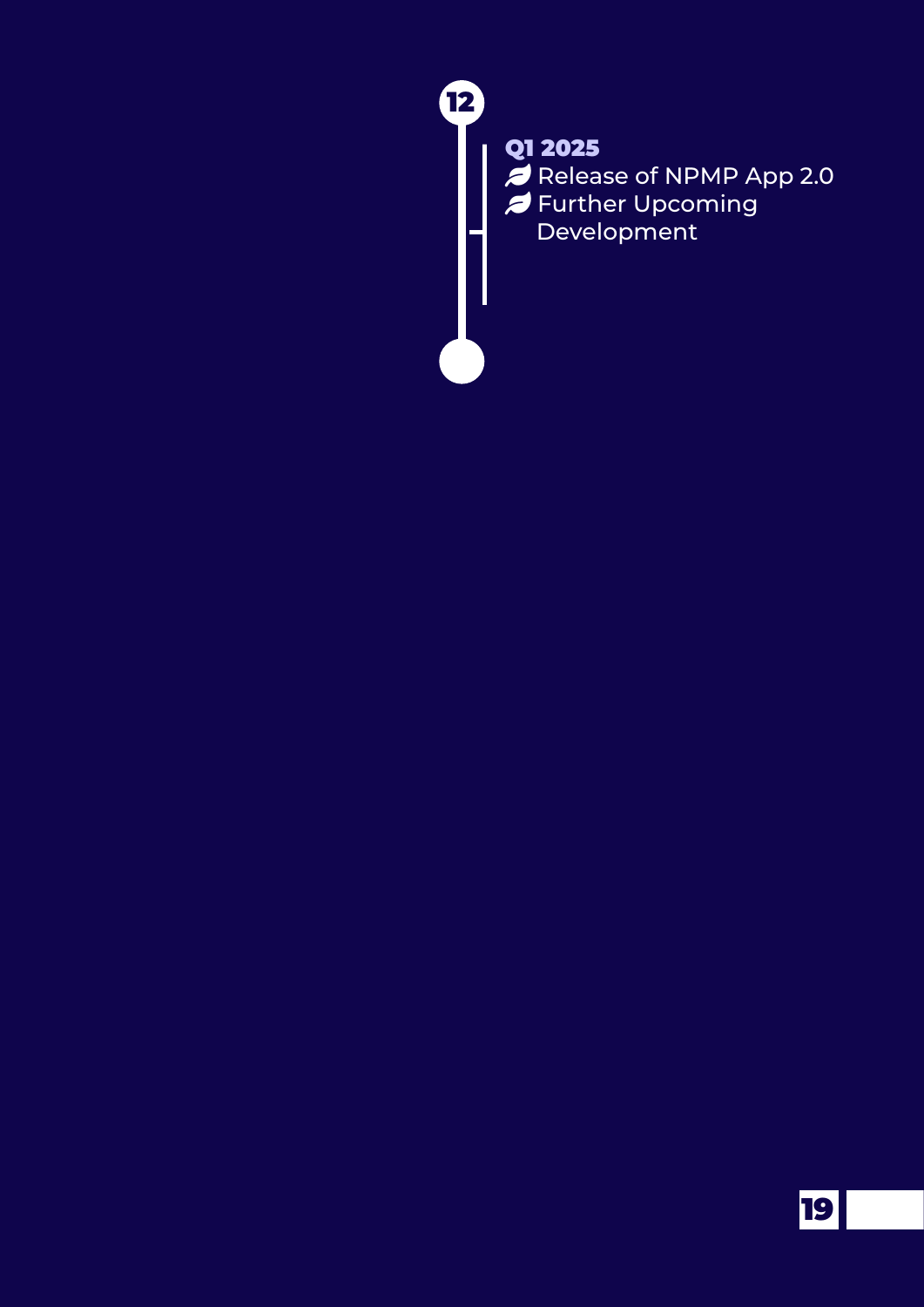# Early Investor benefits.

 There will be a reward for early investors in form of Airdrop. Every holders of Nerve token will be eligible to participate in the airdrop reward based on the number of coins they hold.

 Furthermore, in the future, as more Governance coins and NFT coins are minted, every nerve wallet address will get rewards in the form of Governance coins and NFT coins.

 Full details of the airdrop will be provided afterward on the website. Please keep an eye on the "Early Investor Benefits" pdf.